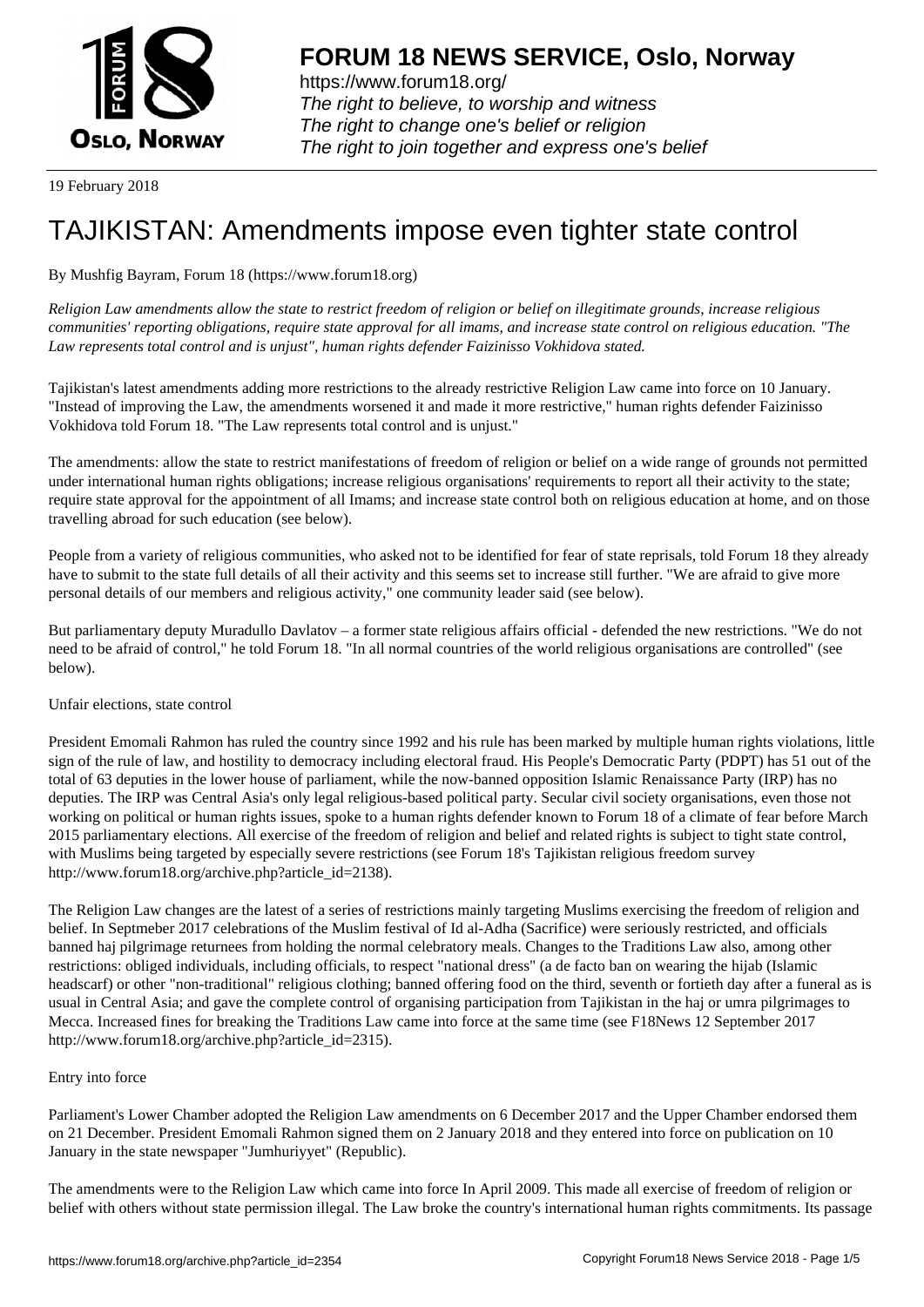restrictions imposed by the Law were: a ban on religious activity without state permission and obstacles to gain state registration; restrictions on the number and type of permitted mosques; tight controls on religious education; and the imposition of censorship (see Forum 18's Tajikistan religious freedom survey http://www.forum18.org/archive.php?article\_id=2138).

The latest amendments to the Religion Law came into force as the State Committee for Religious Affairs and Regulation of Traditions, Ceremonies and Rituals (SCRA) announced that the authorities had closed nearly 2,000 unapproved mosques across the country in 2017, with several hundred more at risk of enforced closure. And conscientious objector prisoner of conscience Daniil Islamov is preparing his final appeal to the Supreme Court against his prison term for refusing to do compulsory military service (see F18News 27 February 2017 http://www.forum18.org/archive.php?article\_id=2357).

"The Law represents total control and is unjust"

Faizinisso Vokhidova, an independent human rights defender from the capital Dushanbe, criticised the lack of public consultation over the latest Religion Law amendments. "The public found out about the changes to the Religion Law only after they were signed into Law by the President and were published," she told Forum 18 on 16 February. "There were no public debates or hearings."

Vokhidova criticised the new restrictions. "Instead of improving the Law, the amendments worsened it and made it more restrictive," she told Forum 18. "The Law represents total control and is unjust."

The amended Religion Law, together with the Law on Regulation of Traditions, Ceremonies and Rituals (Traditions Law) first adopted in June 2007, "totally control the doctrinal issues and practical life of Tajikistan's Muslims", Vokhidova stated. "Can you imagine a Muslim not being able to read the Quran and interpret it for themselves? Can you imagine not being able to follow the traditions of your ancestors who have observed rituals for more than a thousand years, for instance for burying the dead, receiving people and treating them to meals over the funeral period? It is all unjust and nonsense."

Vokhidova added: "When peaceful believers who only want to read their Quran and enjoy their free worship cannot do so, they go underground and some of them end up in the traps of radical and extremist movements."

A leader of a religious community, who asked that neither they nor their community be identified for fear of state reprisals, told Forum 18 that "the Law was already oppressive. Now we will have to give the state all kinds of information about our members and our activity," they stated. "The authorities keep heaping pressure on religious communities so that we cannot function normally."

Other people from a variety of religious communities, who asked not to be identified for fear of state reprisals, told Forum 18 that before the latest changes to the Law, they already had to fill out detailed questionnaires given them by the SCRA each year.

The SCRA questionnaire, seen by Forum 18, asks about the number of employees, number of founders' meetings yearly, number of worship meetings, what magazines or newspapers they subscribe to, with which foreign organisations the community co-operated during the year, the sum of money it gave for charity, the amount of money the community received and exactly what it was spent on.

"Now there will be more questions and more details, which will make it very difficult for us to work," the communities told Forum 18 of their fears. "We are afraid to give more personal details of our members and religious activity."

Why no public consultation?

No official at the SCRA in Dushanbe was available or willing to discuss the restrictions in the new amendments with Forum 18 between 15 and 16 February. The phones of the Chair Sulaymon Davlatzoda, First Deputy Chair Jumokhon Giyosov and other officials went unanswered both days. Asked on 15 February about the amendments, the SCRA's Legal Expert Abdurakhmon Mavlanov asked Forum 18 to call back in 20 minutes. He did not answer his phones again between 15 and 19 February.

The General Section of Parliament referred Forum 18 to Imomali Nasriddinzoda, Head of the Committee on Legislation and Human Rights. On 15 February, Nasriddinzoda through his Secretary (who would not give her name) asked Forum 18 to call back on 16 February. However, when called back, the Secretary told Forum 18: "We can talk to you only after the Foreign Ministry endorses your written questions."

Olim Salimzoda, Head of Parliament's International Relations Committee, recommended Forum 18 to discuss the amendments with committee member and Lower Chamber Deputy Muradullo Davlatov, a former head of the SCRA. "He is a theologian and is more competent in these issues to talk to you," Salimzoda told Forum 18 on 15 February.

Asked why no public debates or discussions were held and why civil society was not given a chance to participate in preparing the amendments, Deputy Davlatov told Forum 18 on 16 February: "Parliament, which represents the will of the people of Tajikistan, is capable of preparing the Law."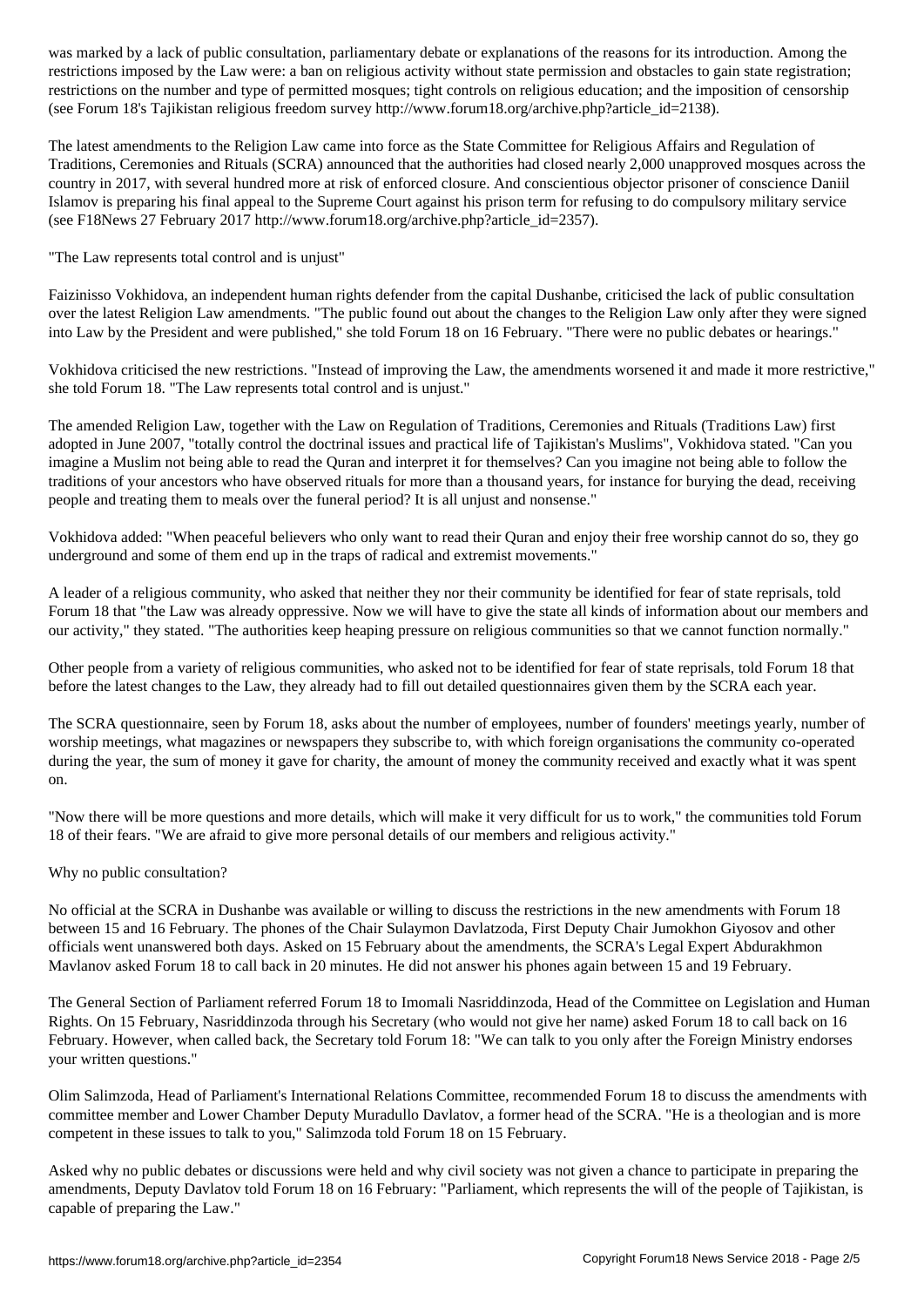Asked why concerns of religious communities as well as of the wider public about restrictions on freedom of religion or belief were not taken into account, Davlatov again claimed that "Parliament, which represents the will of the people of Tajikistan, is capable of preparing the Law."

Tajikistan has never held an election found to be free and fair by Organisation for Security and Co-operation in Europe (OSCE) Election Observation Missions (see Forum 18's Tajikistan religious freedom survey http://www.forum18.org/archive.php?article\_id=2138).

Forum 18 pointed out that the United Nations had several times called on Tajikistan to improve the Religion Law and to abolish the restrictions to religious freedoms, as well as to provide for more freedoms, such as a civilian alternative to compulsory military service (see Forum 18's Tajikistan religious freedom survey http://www.forum18.org/archive.php?article\_id=2138).

Asked why Tajikistan did not integrate any of these recommendations into the Law, Deputy Davlatov replied (wrongly, as UN recommednations are based on binding international legal obligations): "Those are only recommendations but not obligations," he told Forum 18. "You need to understand that we have our own specific situation."

Told that Jehovah's Witness Daniil Islamov was jailed in 2017 for refusing to take up arms and asking to perform alternative service instead (see F18News 5 December 2017 http://www.forum18.org/archive.php?article\_id=2337), and asked what he means by "specific situation", Deputy Davlatov claimed: "The people of Tajikistan do not want alternative service, and Parliament represents the will of the people."

The United Nations Human Rights Committee has twice urged Tajikistan to recognise the right to conscientious objection and to provide alternative civilian service. But the government has failed to do this (see F18News 31 August 2017 http://www.forum18.org/archive.php?article\_id=2312)

### Illegitimate restrictions

Religion Law Article 4 was amended to say that "Restriction of the right of freedom of conscience and faith is permitted only for the purpose of ensuring the rights and freedoms of others, public order, as well as protection of the constitutional order, security of the state, defence of the country, public morality, public health and territorial integrity of the country".

Some of these criteria (such as protecting the constitutional order, security of the state, defence of the country and the country's territorial integrity) are not legitimate grounds for restricting the manifestation of freedom of religion or belief.

Article 18 ("Freedom of thought, conscience and religion") paragraph 3 of the International Covenant on Civil and Political Rights (ICCPR) specifies the only grounds on which manifestations of the freedom of thought, conscience and religion may be limited: "Freedom to manifest one's religion or beliefs may be subject only to such limitations as are prescribed by law and are necessary to protect public safety, order, health, or morals or the fundamental rights and freedoms of others."

United Nations Human Rights Committee General Comment No. 22 paragraph 3 notes that ICCPR Article 18 "is to be strictly interpreted: restrictions are not allowed on grounds not specified there, even if they would be allowed as restrictions to other rights protected in the Covenant, such as national security. Limitations may be applied only for those purposes for which they were prescribed and must be directly related and proportionate to the specific need on which they are predicated. Restrictions may not be imposed for discriminatory purposes or applied in a discriminatory manner" (see http://tbinternet.ohchr.org/\_layouts/treatybodyexternal/Download.aspx?symbolno=CCPR%2fC%2f21%2fRev.1%2fAdd.4&Lang=e n).

More arbitrary restrictions on and control of religious activity

Amended Religion Law Article 6 says that the "authorised state religious affairs organ carries out control of the activity of religious organisations in performing religious rituals" as well as "prepares and adopts by-laws aimed at realisation of state policy on religion in accordance with its competences."

Amended Article 10 says that "A religious organisation is obliged yearly, by 31 December of each year, to inform the authorised state religious affairs organ on the continuation of its activity, providing data which are entered into the State Registry of organisations. Failure to do so can be a reason for halting the activity of the organisation."

Article 16, in addition to the name, address, and other technical details, demands that a religious organisation provides information on all its activity throughout the year, to enter into the State Registry.

Amended Article 19 demands that religious organisations "provide the SCRA on request with information on the sources of income, inventory of its property, expenditure of its resources, number of its employees, salaries paid, the sums of taxes paid and other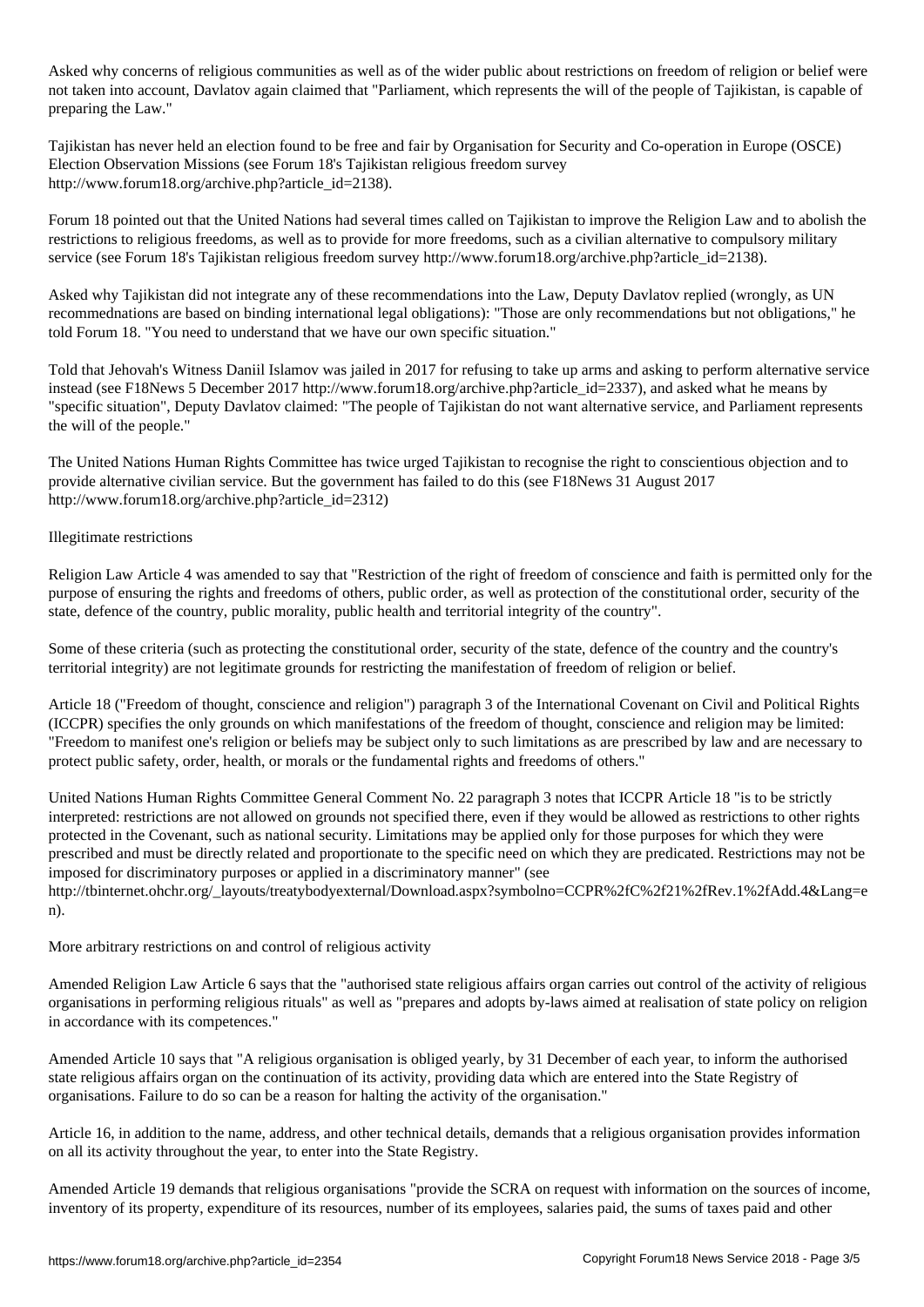Article 19 also demands that religious organisations "assist the representative of the authorised State Religious Affairs organ to familiarise with the organisation's appropriate activity for reaching its goals and compliance with the laws".

Forum 18 pointed out to parliamentary deputy Davlatov that the Religion Law became more restrictive and clearly indicates that the state controls religious organisations by annually obtaining all kinds of information about their members and activities, that Article 4 in particular is vague and provides for arbitrary state restrictions, and asked why the state restricts and controls individuals as they exercise their right to freedom of religion or belief.

Deputy Davlatov replied: "It's all normal. We do not need to be afraid of control. In all normal countries of the world religious organisations are controlled. We need to stop extremism and terrorism." When Forum 18 repeated the question, Davlatov claimed: "We need to make sure that they are peaceful."

State does "not appoint but only endorses Imams"?

Amended Religion Law Article 5 says that a religious organisation "elects, appoints and substitutes its servants and employees according to its religious beliefs and requirements of Tajikistan's laws". However, the amended Article 11 states that "the election of sar-hatyps, imam-hatyps and imams of mosques is conducted with the agreement of the authorised state religious affairs organ".

Asked whether this is not interference in the internal affairs of mosques, Davlatov insisted to Forum 18 that this does "not mean that the State appoints those Imams, but only endorses the Imams elected by their communities". Asked what will happen in cases where the authorities do not endorse an elected Imam, he responded: "I do not know. We have to see in a specific situation when it happens."

Where can non-Hanafi Muslims attend mosque?

Muslims have long been targeted by especially tight restrictions on their freedom of religion and belief, with state-imposed Sunni Hanafi Islam being almost the only permitted form of Islam (see Forum 18's Tajikistan religious freedom survey http://www.forum18.org/archive.php?article\_id=2138). The one limited exception is for followers of the Ismaili branch of Shia Islam, who live mainly in Mountainous Badakhshan Autonomous Republic in eastern Tajikistan.

Amendments to Religion Law Article 5 state: "In accordance with Tajikistan's Constitution the ideology of no political party, public or religious association, movement or group can be recognised as state ideology." However, the preamble to the Religion Law says that it "recognises the particular role of the Hanafi school of Islam in the development of the national culture and spiritual life of people of Tajikistan".

Asked why the Law recognises the particular role of Hanafi Islam while it clearly states that the ideology of no religious movement can be recognised as state ideology, Deputy Davlatov insisted that "this is only to recognise Hanafi Islam's historic role in the spiritual development of Tajik people." He claimed that this would have "no legal consequences".

Forum 18 noted that under Article 11 elected Imams of mosques will have to gain endorsement by the state authorities, and that these Imams (who have received state salaries since 2014) will have to abide by the teachings of Hanafi Islam. Forum 18 than asked where Muslims who want to follow other forms of Islam than Hanafi Islam can attend mosques. Deputy Davlatov replied: "Those Muslims can ask the state to register their mosque according to their beliefs."

Forum 18 also noted that the SCRA had claimed to have closed over 2,000 mosques in 2017, claiming that "too many exist" and that they were closed at the request of local people (see F18News 26 February 2018 http://www.forum18.org/archive.php?article\_id=2356). Forum 18 then asked whether registering mosques independent of the state is possible, ex-SCRA head and current parliamentary Deputy Davlatov claimed: "Yes, why not? We are a democratic state."

A former Imam of a mosque in Isfara forcibly closed in 2017 stated on 21 February 2018 that Muslims from his district now have to go to a mosque in a neighboring mahalla (residential area). "Many of the Muslims from my mosque are old and some are ailing. It is hard for them to walk several kilometres on unlit streets, especially in the early morning and late evening.". The Mosque had existed since Soviet times (see F18News 26 February 2018 http://www.forum18.org/archive.php?article\_id=2356). Very large numbers of mosques and Muslim prayer rooms have been forcibly closed by the state in recent years (see eg. F18News 6 May 2016 http://www.forum18.org/archive.php?article\_id=2175).

Khuseyn Shokirov, SCRA official responsible for work with Mosques, insisted to Forum 18 on 19 February that "Hanafi Muslims have no more privileges than other Muslim communities". Asked who else can have a registered Mosque other than Hanafi Muslims and a limited number of Ismaili communities, he could not answer.

Asked whether Ahmadi Muslims for instance can register a community, Shokirov responded: "Their beliefs must correspond to our